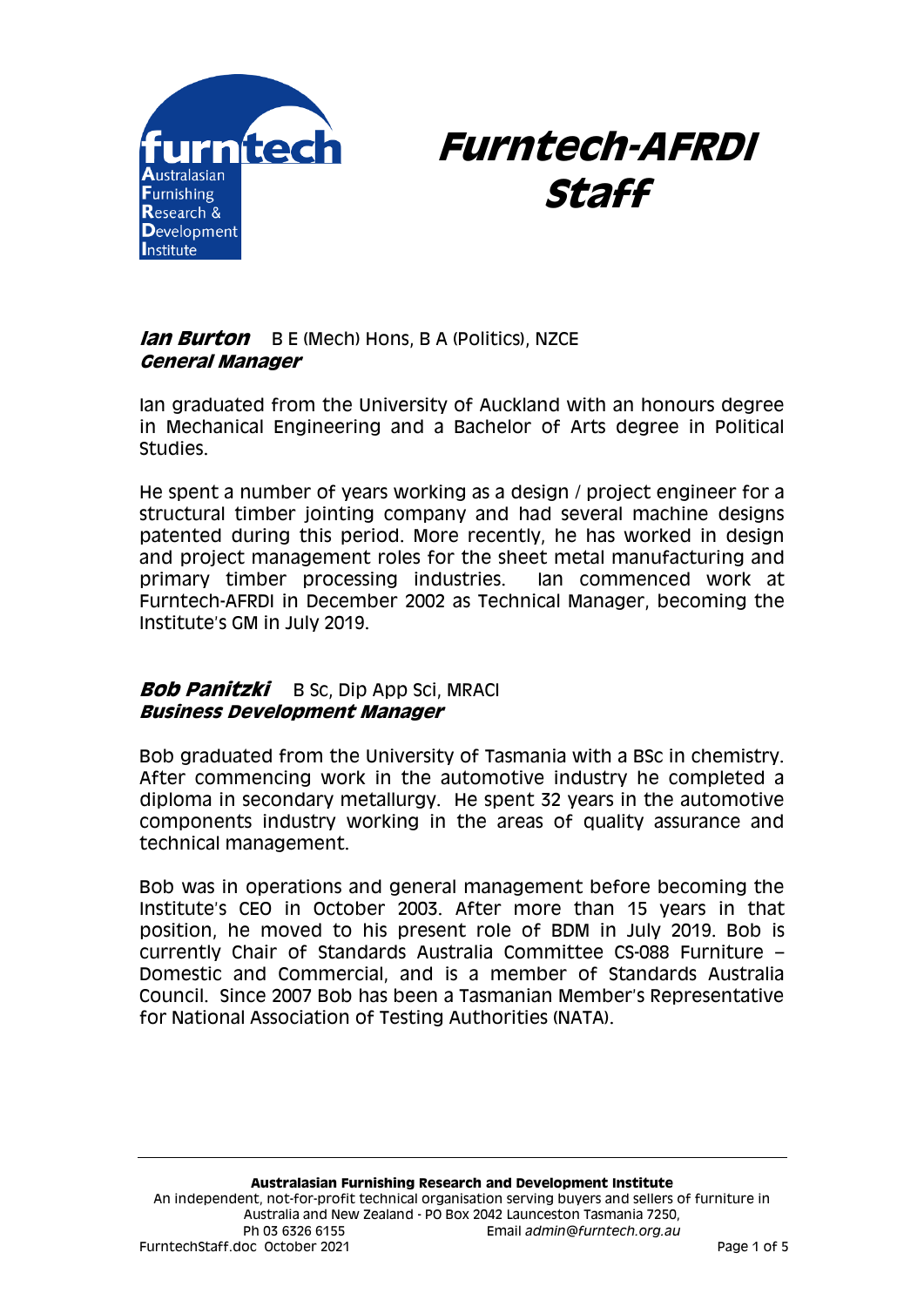### **Dr Lee Bowkett** PhD, B App Sc (Hons) **Team Leader (Sustainability & Standards)**

Lee graduated with a doctorate from the University of Tasmania in December 2012.

Since starting work at AFRDI in August 1999 Lee has become experienced with the majority of Australian furniture standards and a wide range of International furniture standards. Lee was Team Leader of child safety product testing from 2005 to 2011 and is currently Team Leader of sustainability product assessments.

Lee is a NATA signatory for all standards covered by AFRDI's scope of accreditation and is a certified Green Star Associate of the GBCA. In June 2014, his role was expanded to include standards development in conjunction with AFRDI's Technical Manager.

#### John Court BSc (Hons) **Team Leader**

John graduated with an honours degree in physics from the University of NSW in 1989. He then worked on electromagnetic radiation research at the Defence Science and Technology Organisation before moving to the Cooperative Research Centre (CRC) for Eye Research and Technology. At the CRC, he was responsible for investigating the mechanical and material properties of polymers being developed for the contact lens industry.

John has also worked as a maths and science teacher, as well as researching the flow of ice sheets at the University of Tasmania. He joined Furntech-AFRDI as a testing officer in May 2011, becoming the Team Leader for height adjustable chairs in March 2021.

## **Colin Witt** Adv Assoc Dip Eng **Team Leader**

Colin spent 33 years in the powder metallurgy / automotive component manufacturing industry and is trade qualified in Fitting and Machining. Following completion of his trade certificate, Colin also acquired an advanced associate diploma in Mechanical Engineering. He has experience in CAD design and production control systems, and has worked extensively in areas of APQP including FMEA and quality systems. Colin joined Furntech-AFRDI in September 2014.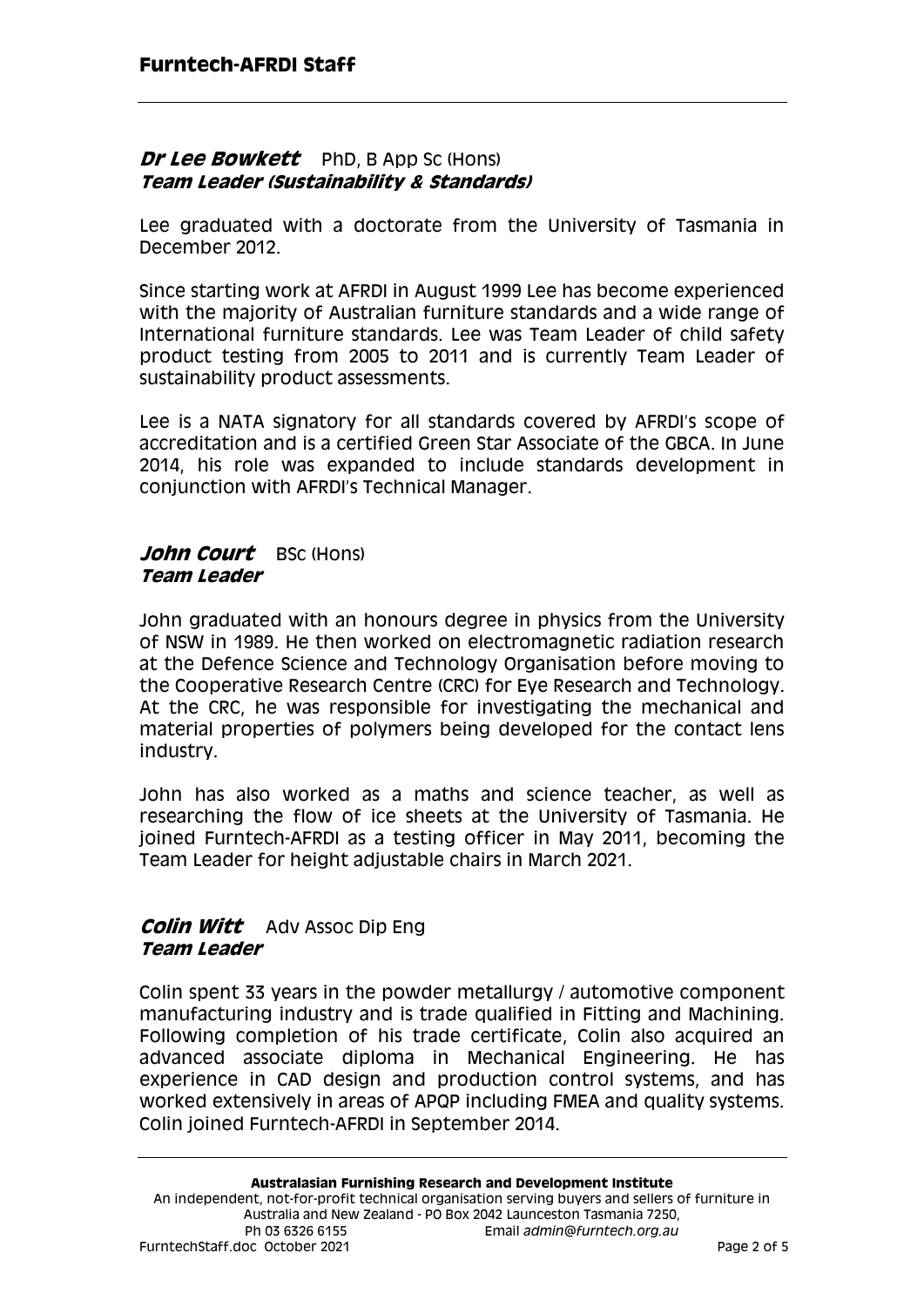## **John Brock Testing Officer**

John has spent more than 25 years in the furniture Industry, offering products to the Tasmanian manufacturing and upholstery sectors. During this time he has developed a broad range of skills in foam products, leather, fabrics and components. John took an innovative approach, introducing a number of new products into the Tasmanian furniture manufacturing and upholstery trade.

Previously he worked in the weighing machine industry for 13 years as a service technician, covering aspects ranging from laboratory scales to industrial weighbridges and batch weighers specialising in electronic applications. John joined the Institute in May 2010.

### **Jeremy Jackson Testing Officer**

Jeremy has a background in mechanics, construction, diving, furniture making, management and supervision. He also has experience in pneumatics, hydraulics, inspection, plant set-up / maintenance and design. Qualifications include Certificate III in Furniture Making, Certificate II in Carpentry, Certificate IV in Business Management and Certificate IV Offshore Diving Supervisor. Jeremy joined the Institute in June 2015.

# **Jai Larkman** BNEWS **Testing Officer (Sustainability) and Internal Quality Auditor**

Jai completed his degree in Natural Environment and Wilderness Studies (BNEWS) at the University of Tasmania in 2006. During and post-study, he worked in the field of Geographic Information Systems and Spatial Data Management. Jai has completed various contract positions for the Launceston City Council, Tamar Natural Resource Management and SFM Environmental Solutions.

Prior to study Jai worked as a technical support officer for Internet Service Provider 'TasAccess'. Jai joined Furntech-AFRDI's Sustainability team as a testing officer in February 2011 and is a certified Green Star Associate of the GBCA.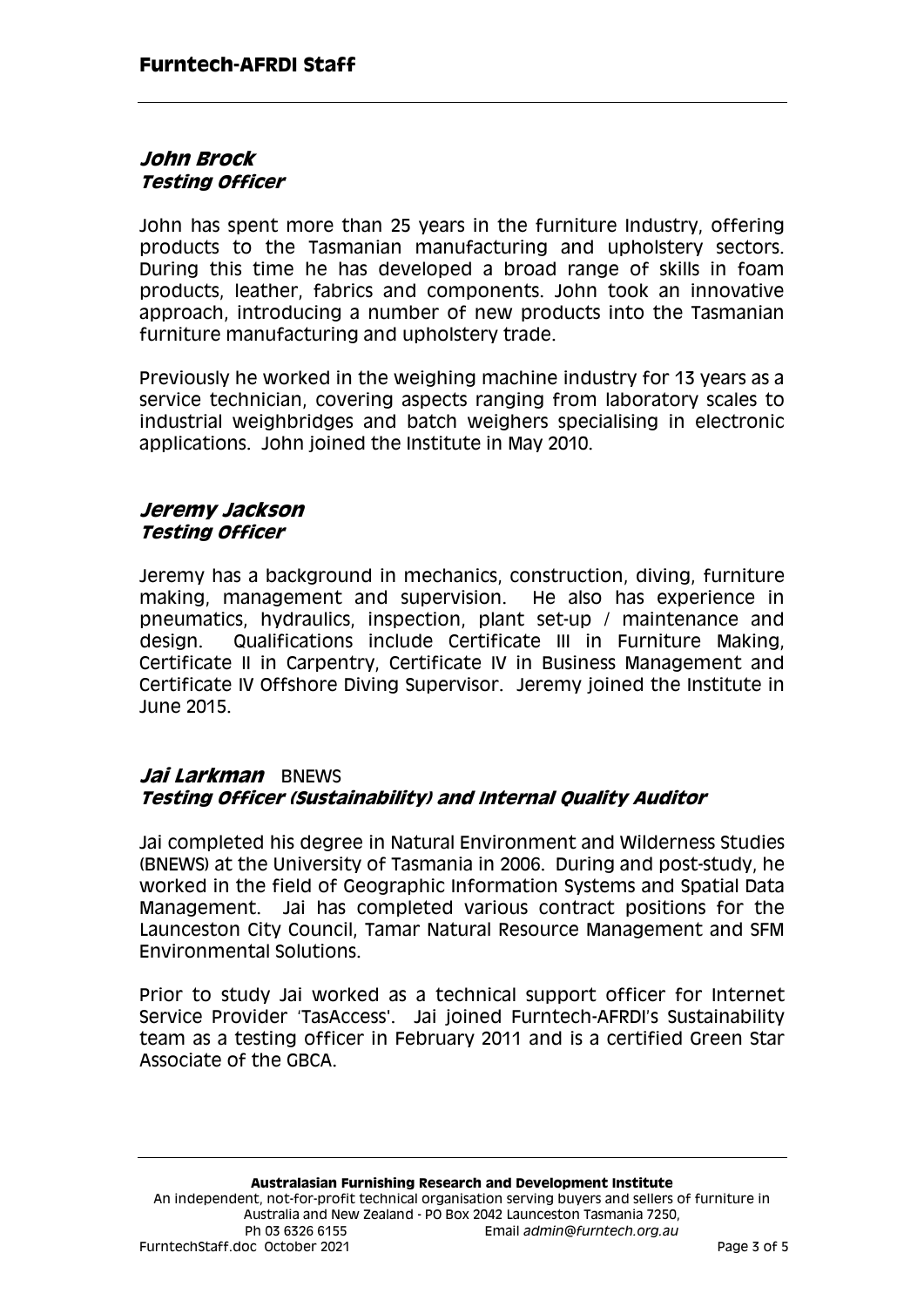### **Guy Manley** BDes (IndDes) **Projects/Testing Officer**

Guy holds a Bachelor of Industrial Design and is a CAD specialist who has worked in the motion picture, television, manufacturing and education industries. He has also consulted in the field of virtual reality with organisations such as C.S.I.R.O, Powerhouse Museum Sydney and the A.N.U. Dept. of Computer Science.

Currently he spends any spare time as a designer / maker of fine furniture, working with Tasmania's beautiful and unique timbers. Guy joined the Institute in April 2010.

### **Dr Paul Semmens** PhD, B Comp (Hons), B AppComp **Administration and IT Manager**

Paul graduated with a doctorate from the University of Tasmania's School of Computing in December 2007.

Paul commenced work at Furntech-AFRDI in December 2005. His role initially covered all the IT aspects of the Institute including development and maintenance of Furntech's Web site, computer systems, servers and network architecture.

In May 2007 his role was expanded to include coordinating the AFRDI 146 leather program, and then again in May 2009 (until September 2012) to include the AFRDI 150 sustainability program.

## **Tim Parsell Testing Officer/Administration Support**

Tim joined the Institute in April 2021. Prior to this he had an extensive working background at the University of Tasmania spanning over 27 years. Tim worked in both teams and individually in UTas areas such as Finance, Cashier, Payroll, Student Administration and Library Services. His roles covered a wide and varied list of duties across client services, administration, general clerical and database updates.

Tim has been able to bring these experiences and skills to apply to his role at Furntech-AFRDI as an Administration Officer. Outside of work Tim enjoys playing a variety of sports.